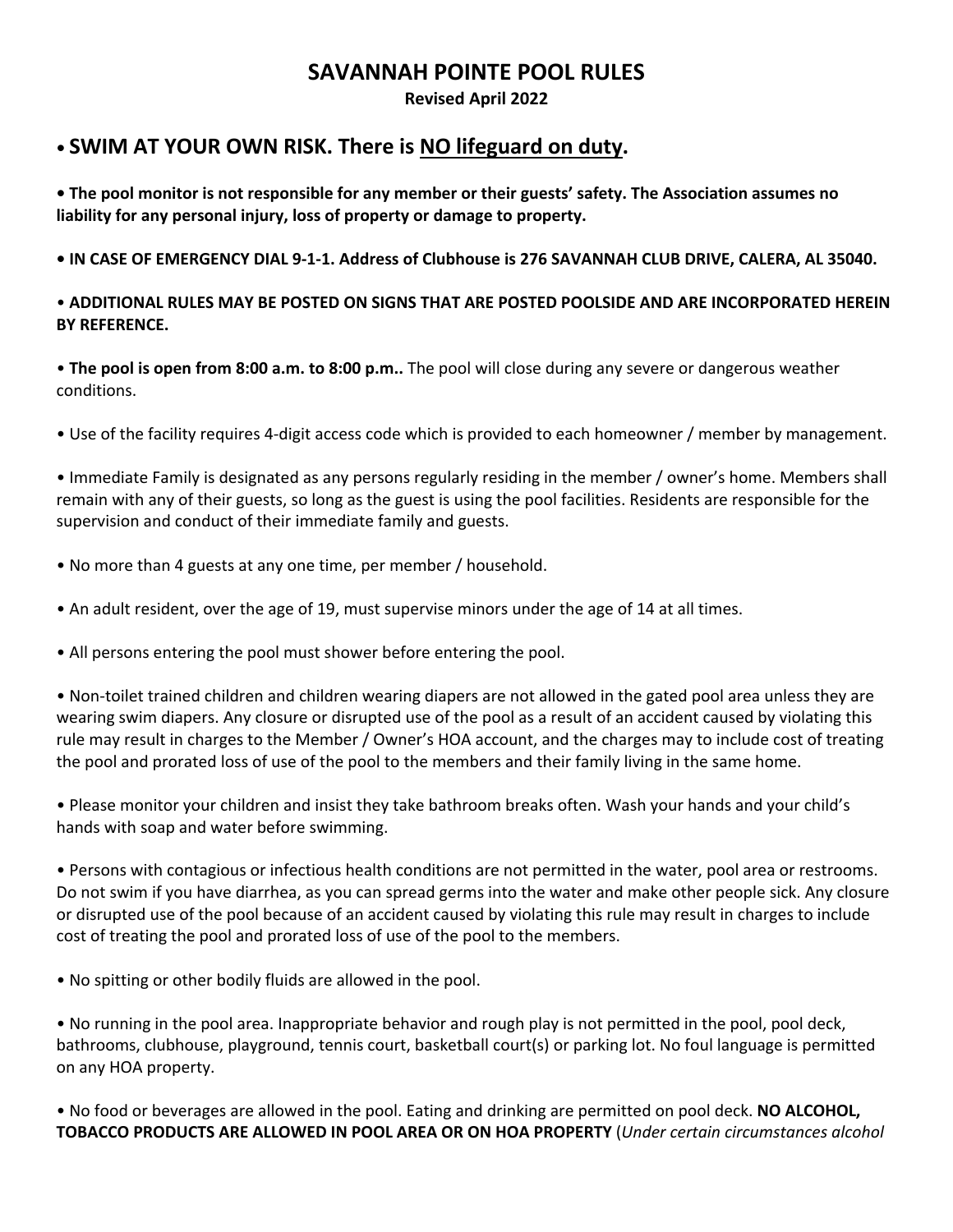*may be served in Clubhouse – See Clubhouse Rules*). The resident(s) is responsible to remove all trash in trash containers before leaving the pool.

#### • **No glass is allowed on the pool deck.**

- No gum or tobacco products will be allowed in the fenced-in pool area, pool bathrooms or tennis courts.
- No person may enter or stay in the pool area or on other HOA property in an intoxicated condition.

#### • **NO DIVING IS PERMITTED INTO THE POOL.**

- Pool furniture should not be removed from the pool area, nor placed in the pool.
- Users of the pool are responsible for removing all articles that they bring to the pool.

• Conservative swim attire (i*.e. no thongs or brief Speedos*) should be worn at the pool. Also, no cutoffs or street clothing are allowed in the water.

• The volume of music devices without headphones (*ipods, radios, boom boxes, iphones*) should be limited to your immediate listening area. The Pool Monitor or Manager can request that disrespectful music be turned off.

- Swimming Pool Capacity is 85 persons.
- Contact Mega Agent Rental Management LLC at (205) 267-1520 regarding any issue with the pool.

#### **DEFINITIONS:**

- Adult: 19 years and older
- Teen: 14 to 18 years
- Child: 13 years and younger